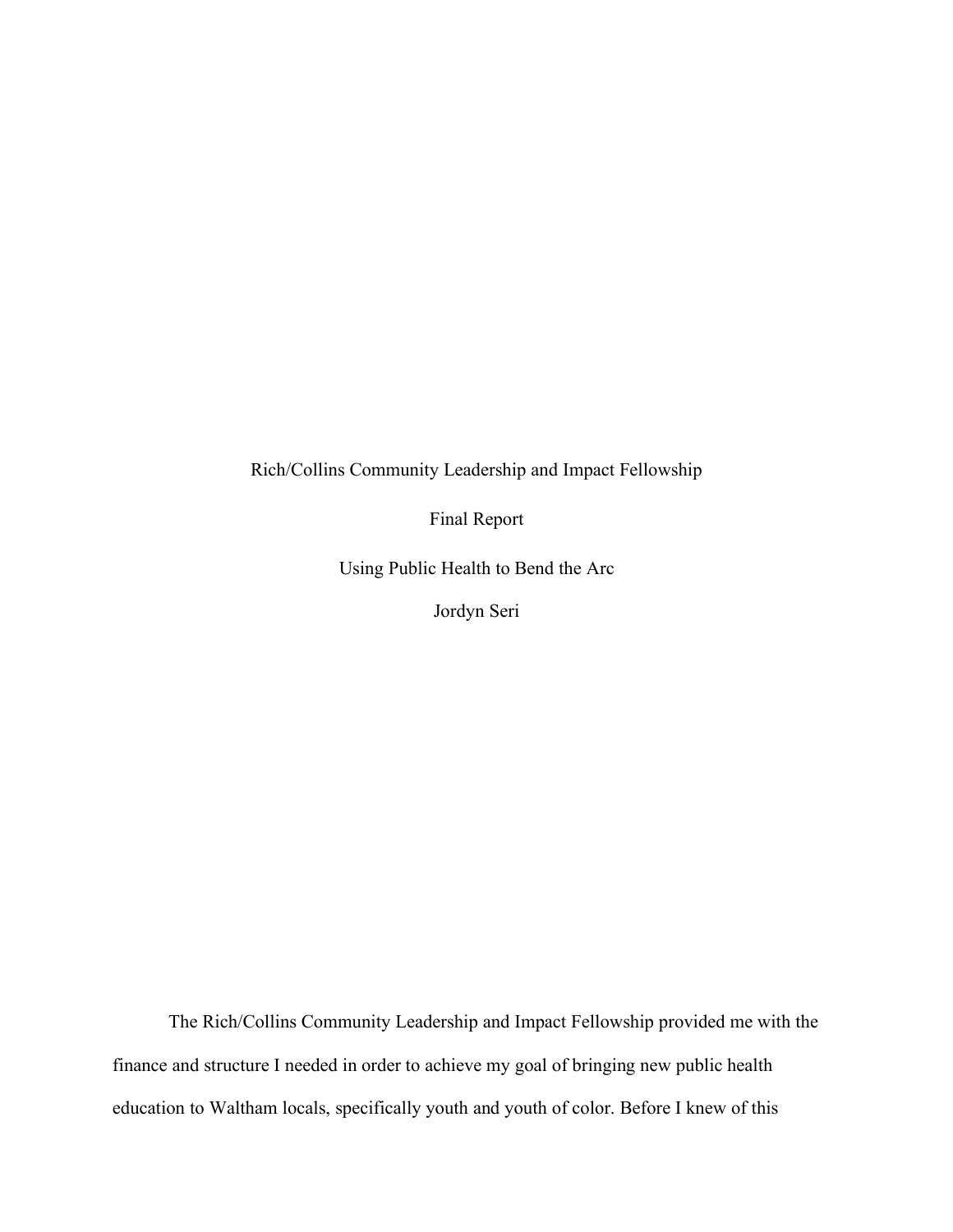fellowship and this project became a community outreach event, I had approached Lucas Malo of the Department of Community Service with an idea for a campus movie screening. I had heard that the documentary *Bending the Arc* was soon to be released, but there were no showings in the Boston area planned at the time. As a huge fan of Partners in Health (PIH), the organization the documentary is about, I wanted to find a way to view it and share it with my peers, who I thought would also enjoy the screening. I asked Lucas if the department could fund the cost of the license, which was \$500 at the time. He told me about the Rich/Collins Community Leadership and Impact Fellowship, thereby turning my campus movie screening into a community outreach event. I went to an information session to learn more about the fellowship, where Will Brummett explained to me the intensity of the application. I was drawn in and very excited to apply after these experiences.

### **Narrative Report**

 My first step during the application process was to find a community partner and campus supporter. I found Kaytie Dowcett from Waltham Partnership for Youth (WPY) at an event on campus. I pitched my project idea, and she said she'd love to be my community partner. I then asked my Health: Science, Society, and Policy professor, Sarah Curi, to be my campus supporter. Although she is a very busy woman, I convinced her to commit. My next step was to secure a site and date. While considering what location would be best, I attended with Kaytie two Waltham Network Providers Meetings, which is a regular gathering of a network of local community agencies. During the first meeting, I presented a short powerpoint about my project idea and quickly gained support from the community. The second meeting was in the beginning of the Spring semester. I told attendees about the project implementation stage I was at, asked for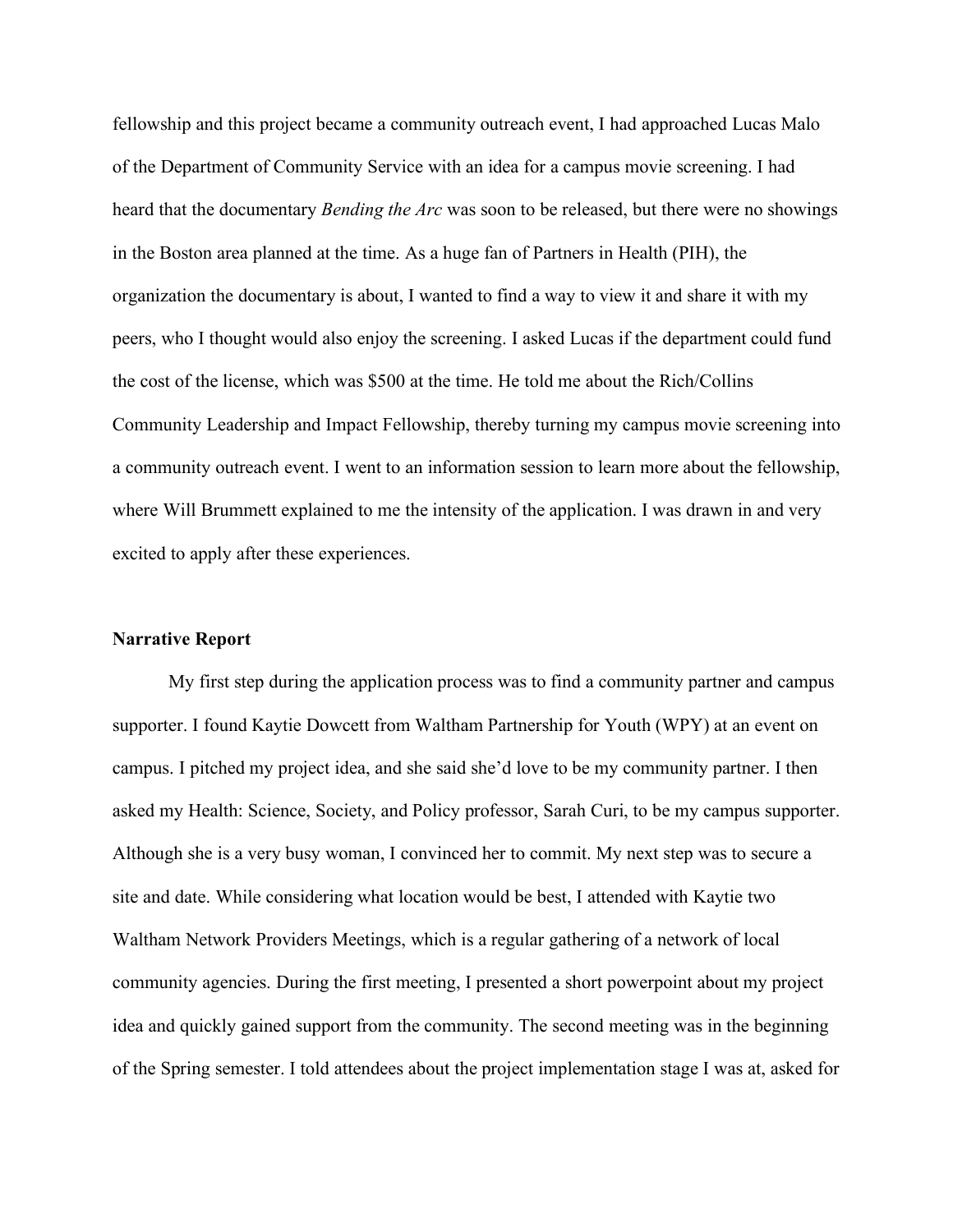any useful resources and contacts, and gained further support and feedback from the community. It was on this day that Kaytie and I decided on March 29th in the evening to be the date and time of my event. March 29th was a Thursday night before vacation from school for both Brandeis and the Waltham public schools, which made it seem more likely that families and students would be able to attend an evening program like this.

 Now that the date was decided, I could continue on with securing a site. We chose McDevitt Middle School's auditorium as the site because Kaytie had organized a movie screening the year before and used the school for it. It had been a huge success, so we were hoping that we would get similar results since it seemed to be a good location and size. I set up a meeting with Michael Sabin, the principal, to pitch the project and ask to use the space. Unfortunately, he was sick the day I came in, but his assistant met with me and gave me a form to fill out. I completed the form with Kaytie's help and submitted it to the main office to await for approval. The Waltham Department of Facilities generously waived the rental equipment fee, leaving the custodial fee all that was left to pay for the space. However, reserving the space also meant there had to be security present at the event. I reached out to the Brandeis police, and they suggested I ask Waltham police. The Waltham police department generously offered to have an officer present at no charge. While all of this was happening, I was simultaneously creating a list of potential panelists and reaching out to some to gauge interest. The people I spoke with were interested but could not commit without knowing when or where the event would take place. Since I didn't have the site secured, I couldn't say that the date and time we chose was official. Understandably, this made getting anyone to commit difficult.

 Once the paperwork was finally approved to secure the site and date, I began reaching out to potential panelists more intensely. It was difficult to reach some people I was interested in. I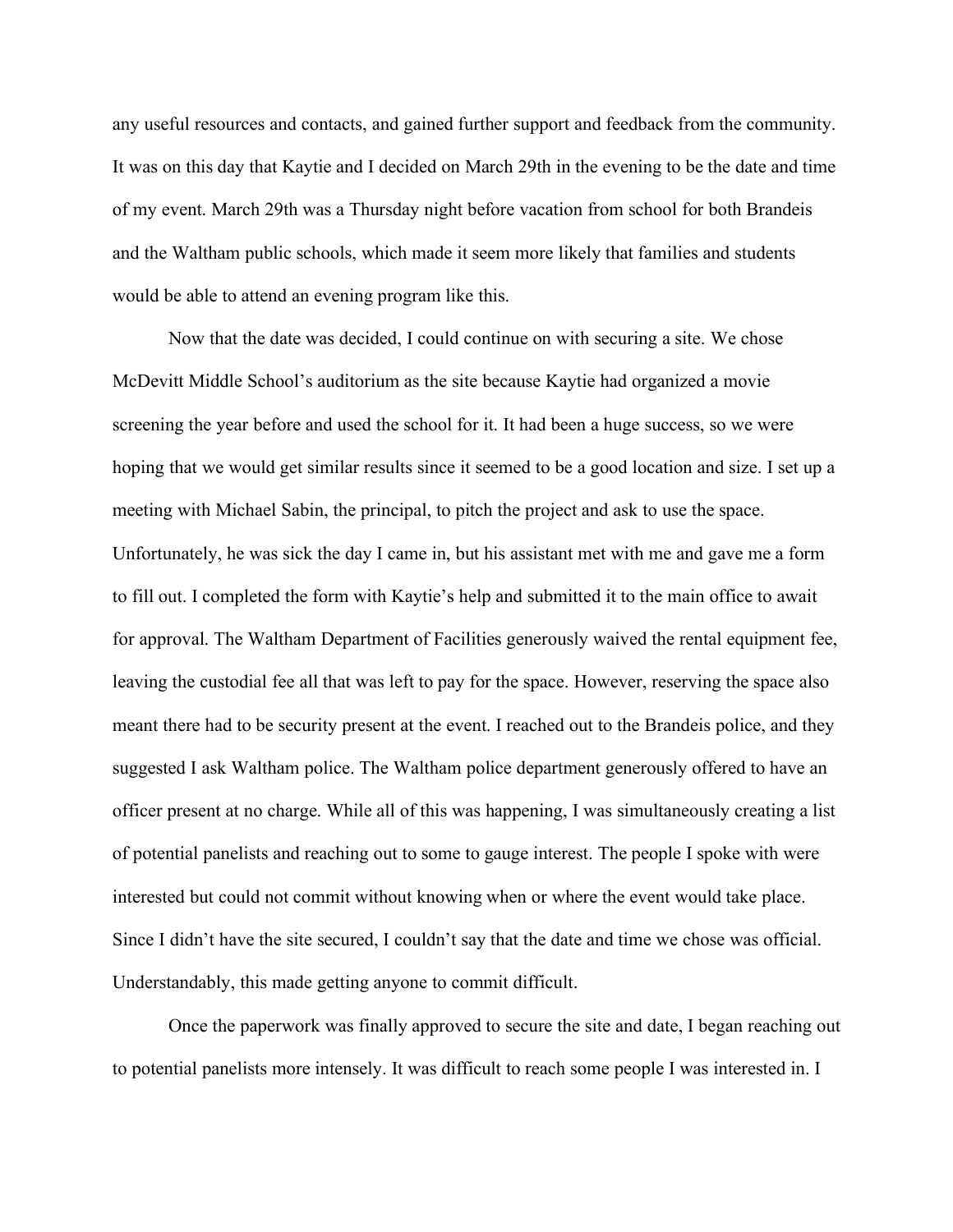emailed, called, left messages, and called again, but some people were just unreachable. Thankfully, I had backups in mind when one person dropped out and when someone was unavailable to come. Furthermore, Kaytie and I reached out to community members to find out if they knew of anyone who would be interested. Local community knowledge is how we found Mary Kate O'Malley, a registered nurse who has been on service trips in Haiti. I then found Ancito Ettiene, the Major Gifts Coordinator at Partners In Health, by reaching out to someone from PIH and emailing back and forth as they tried to find me someone who would be available. I then asked Herlyne Das, a fellow peer who is from Waltham and very involved in public health on many fronts on the Brandeis campus which I thought would make her another fantastic panelist. Finally, I met Georgie Simpson from the U.S. Department of Health and Human Resources at Accepted Students Day at Heller, where she was speaking about minority health. After she spoke, I asked her if she would be a panelist, and she agreed! Her agreeing to be a panelist finalized my full panel the Monday before the event. Overall, my well-rounded panel included a local community health professional, a major staff member for Partners in Health, a federal public health official, and an active Brandeis public health student who grew up as a youth of color in the area.

 The catering also came together the week of the event. There was a registration page created for the event, but I was unsure if it was indicative of how many people were going to show up, so it was difficult to estimate how much food to provide. The event was scheduled from 5:30-8:30PM, meaning that I had to provide dinner. Kaytie suggested I use The Chateau, a local restaurant that sometimes gives discounts to WPY for their events. They agreed to give me a 25% discount, but the catering was still too expensive for my budget. Luckily the contingency fund allowed me to go over budget.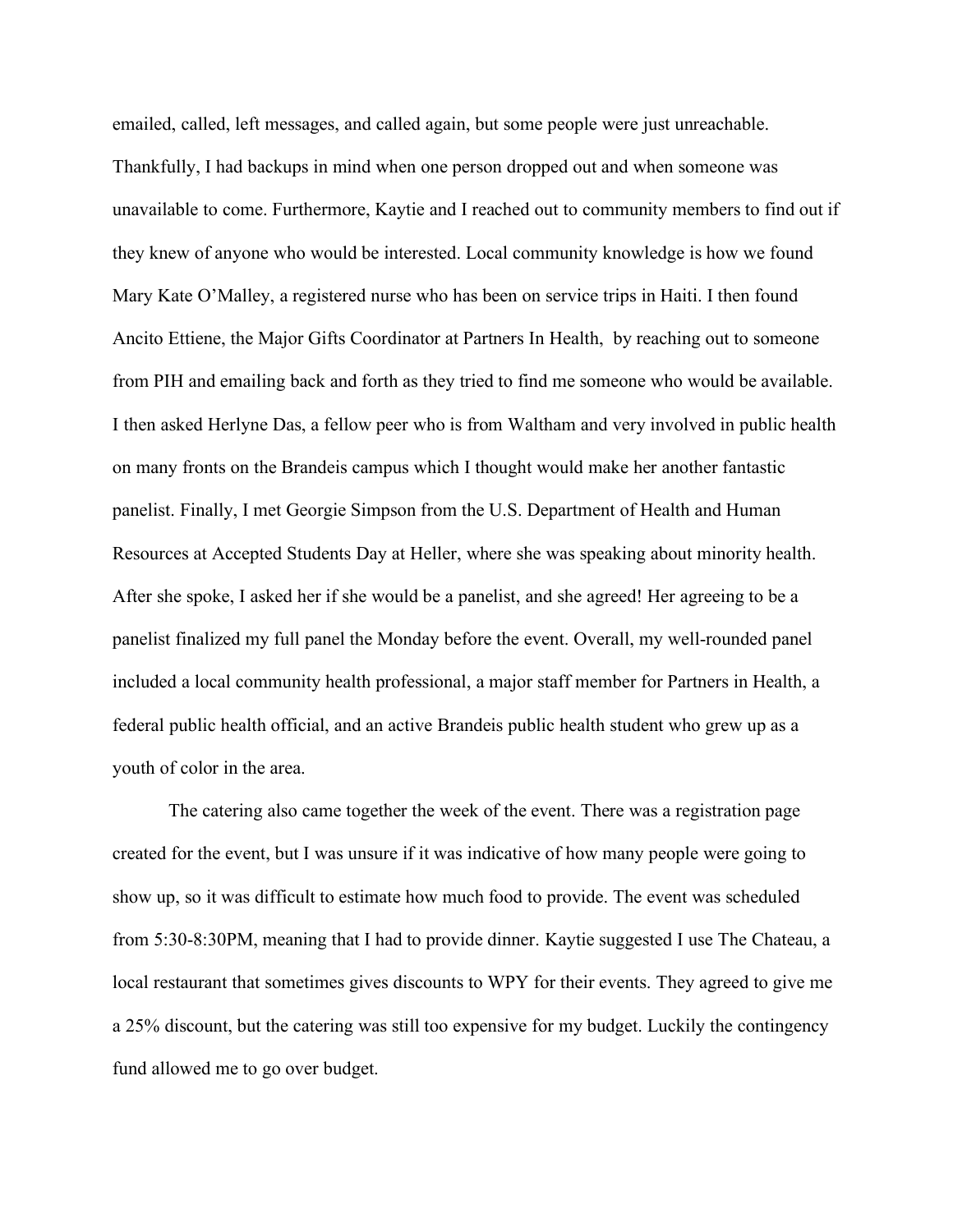In terms of marketing, I spent time driving around Waltham throughout this whole process to ask small businesses, organizations, and churches if I could leave flyers I created to tell others about the event. Of the 39 places I visited, all 39 agreed to showcase my flyer. I also was in contact with 45 different individuals and organizations over the span of the semester in order to organize the event. I made a Facebook page to reach college age students, sent information out on the WPY listserv, tabled in upper Usdan, and visited Africano (a local nonprofit for Waltham youth), the Waltham Trailblazers (a Waltham High School Club that discusses public health issues such as substance abuse) and The Boys and Girls Club to further spread the word. To further help Waltham youth, there was a table set up at the event with information about several public health related job opportunities in the area specifically for Waltham high school students. I also had a recruiter, Gus Cervini, from Boston Children's Hospital in attendance so that he could speak with the kids. He actually told Kaytie to tell him the names of any of the kids who attended the event that applied to an internship with him so that he could put their resumes at the top.

 For volunteer recruitment and support for the event, I asked Will to purchase the movie license during one of our one-on-one meetings. There ended up being a three year license for \$300 that was offered, which was much better than the original \$500 for one year that was offered. Throughout the process I was also vetting volunteers, and I ended up recruiting five of my peers commit to helping me advertise, working the registration table, setting up catering, directing attendees, photographing the event, and making sure it all ran smoothly.

 Overall, this project was successful in narrowing the gap I found in the amount of local public health educational opportunities available and the number of Waltham locals employed by public health related industries. When I started this project, I found a community need for this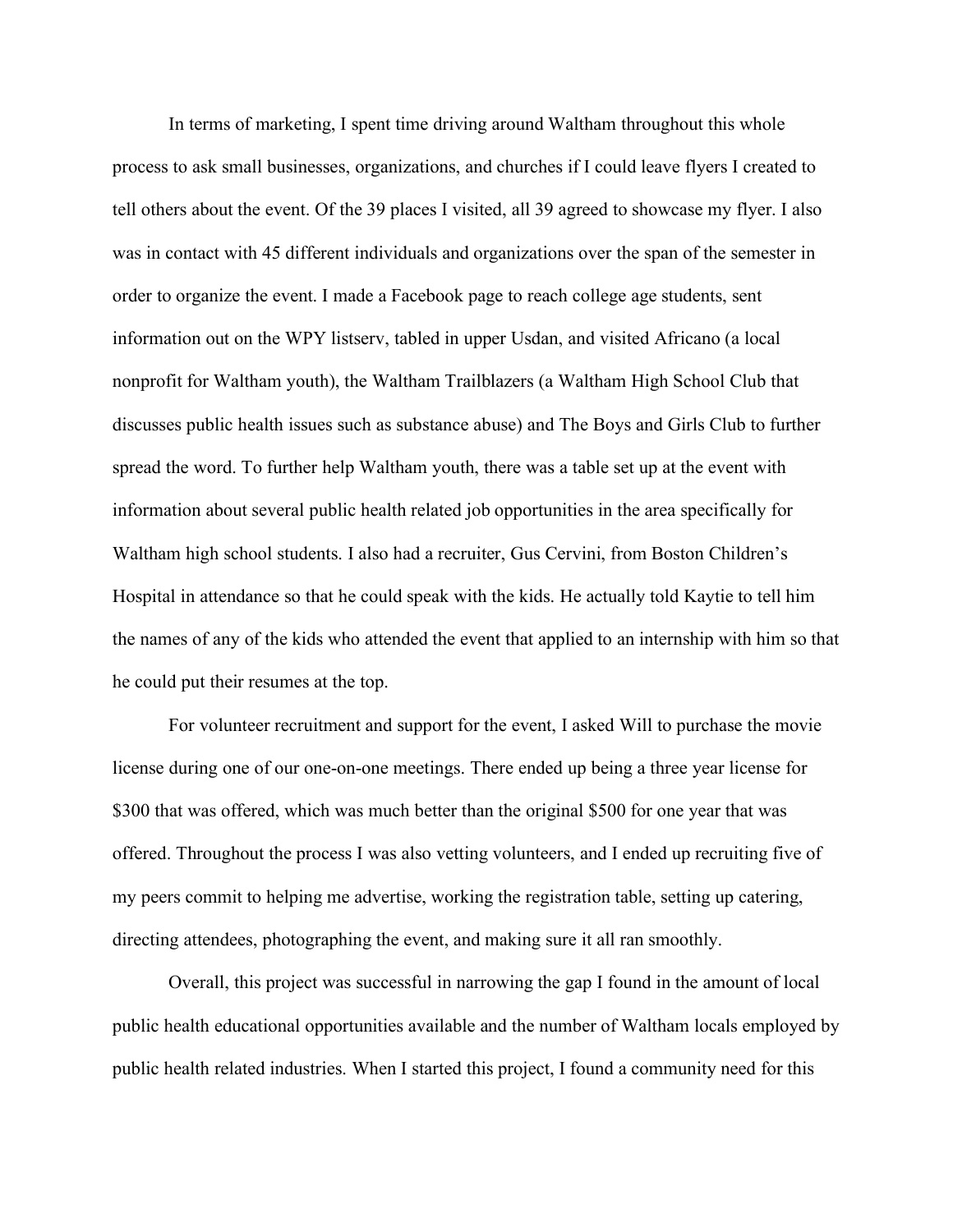event after looking at census data that showed that three of the most common industries for females in Waltham are health care and social assistance, educational services, and professional, scientific, and social services. Waltham leads in the latter two industries compared to Massachusetts as a whole. Professional, scientific, and social services and educational services are also two of the top three industries for Waltham males, with health care and social assistance being the smallest of the seven industries reported on. Waltham leads compared to Massachusetts in the first two industries mentioned for males.

 This data gave me a good view of what type of education would be beneficial to Waltham community members. Health care and social assistance, educational services, and professional, scientific, and social services are all directly related to the work done by Partners in Health. Since these are the three largest industries for females in Waltham, further education about them would help female students and adult community members advance in a competitive field. Since two of these industries are also of major significance to male community members, we can see that the general population of Waltham could benefit from this area of education, too. Since health care and social assistance are the smallest of the seven industries reported on for males, education in the public health field may help to bring more people into the industry. The community has educational programs to prevent illegal dumping and farming and agriculture, but I couldn't find any educational programs about public health, science, or global assistance. My project aimed to change that.

 Using Public Health to Bend the Arc helped to bring the critical role of public health to light to over 45 people who attended the event in Waltham. The event successfully addressed the issue I was working toward solving. Although there is still much work to be done, I feel that I have made a difference. My project has been completed, but I plan for it to continue in future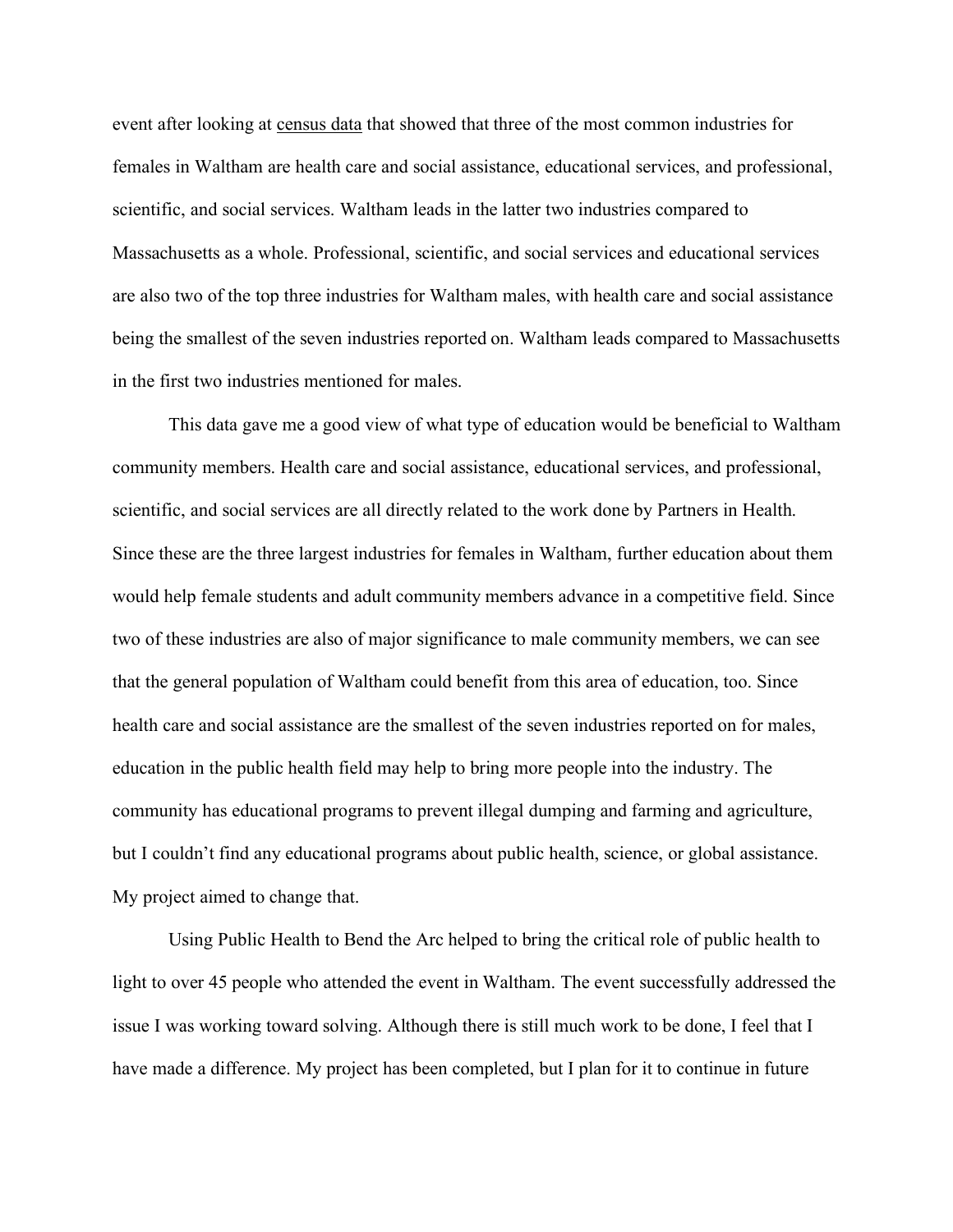years. Brandeis has access to the documentary for three years, so I have been notifying professors who may be interested in showing it in their classes that they can use it. Additionally, if any clubs on campus wish to use it, it is available to them as well through the Department of Community Service. The event itself can also be replicated in the future if a student would like to do so.

#### **Evaluation**

 I chose to use a survey to evaluate the impact of the event. At first I thought I would do a pre-event survey and a post-event survey, but after some guidance from my campus supporter I decided it would be too difficult to collect responses for two surveys; one is difficult enough. This was good advice, as I was only able to collect six responses for my survey. I designed it on Google forms and asked Will, Dr. Curi, and Kaytie to look it over. I had printed copies available for attendees to complete at the event and sent the online version out to the listserv that WPY uses where we advertised the event before.

All of the survey questions were on a five point scale.

- All six respondents rated the movie a 5 for how interesting they found the documentary, as well as how informative they found the Q&A panel session.
- Four people responded about how much they enjoyed speaking with the Brandeis students at the end. This average score was a 4.5 out of 5.
- The question about how helpful the open internships information was got three responses: a 3, 4, and 5.
- Finally, 5/6 respondents gave a 5 for the question asking how much they feel they learned about public health from this event. The other respondent gave it a 4.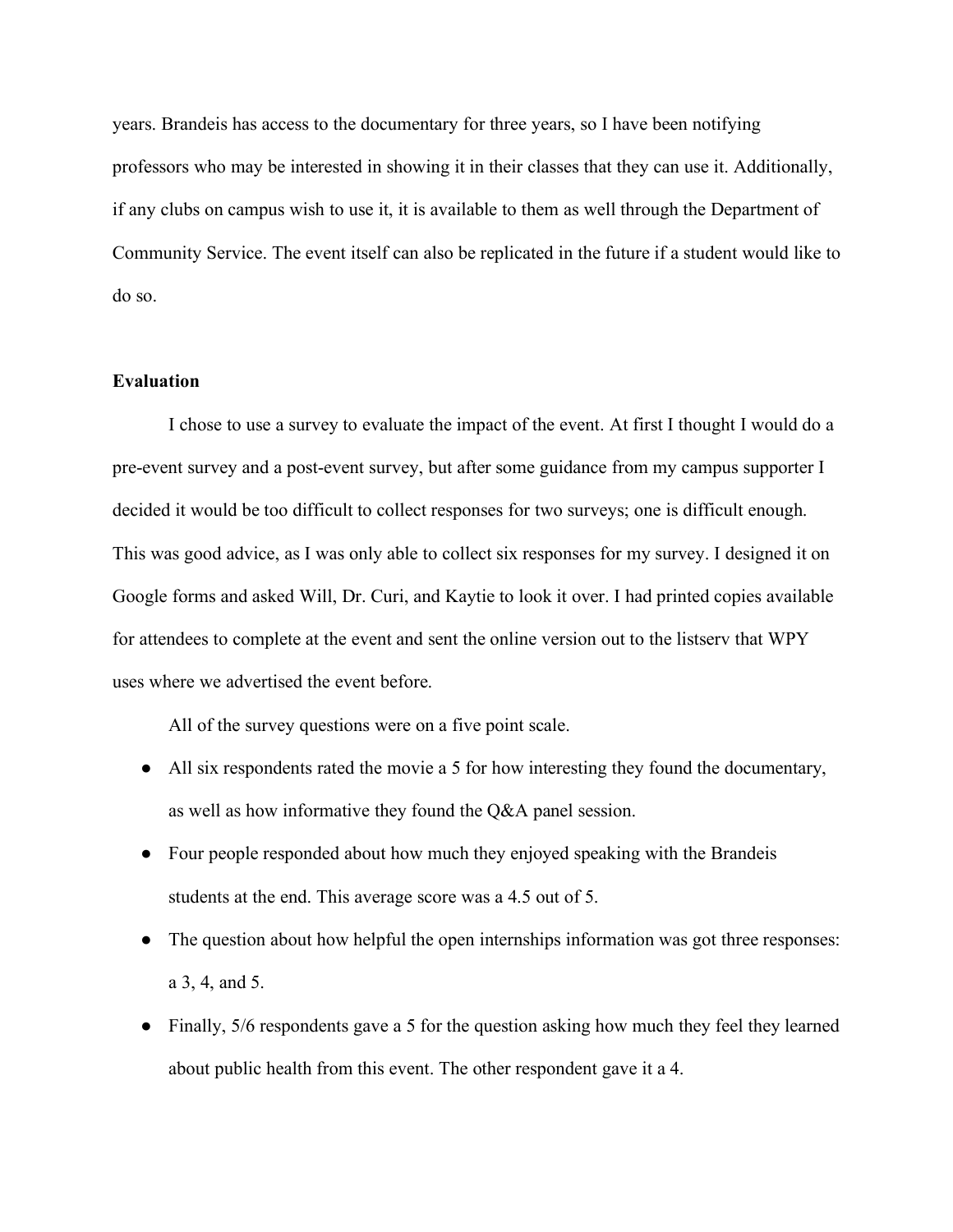Responses to the question asking to name something they learned from the event include: "All the different skills that public health encompasses." "Impact of compassionate individuals." "Public health matters!" "Every small act can help those who are underprivileged." and "I learned how much people in poor countries are affected by low/poor healthcare." In response to asking what they liked about the event, responses include: "Bringing people together; the panelists, connecting young people to ideas about careers." "Extremely informative." "The format was powerful - documentary followed by panel of experts." "The amazing work Dr Farmer and crew did in developing countries." "I liked learning about the healthcare systems in different low income counties." and "I thoroughly enjoyed learning about the healthcare systems about places like Rwanda."

 Suggested improvements for the event include getting more teachers at the high school involved so that there is a bigger turn out in the future, changing the schedule, getting the audience more involved, and the run time. In the additional comments section respondents wrote "Thank you for putting this event on." "Congrats - great job!" "This was a truly great experience and I am truly glad I came." and "This was a wonderful learning experience."

 I definitely wish I had gotten more high school teachers involved. One of them that I reached out to offered extra credit to students who came and completed the survey, but I wish I had thought to make this a school-wide engagement. I'm not sure how I could have gotten the audience more involved, but I will keep that in mind in the future. I agree that the run time was a little long, but in order to do everything (food, screening, panel session), three hours was how much time was needed. Perhaps if this was done with a shorter movie in the future it wouldn't have to be as long.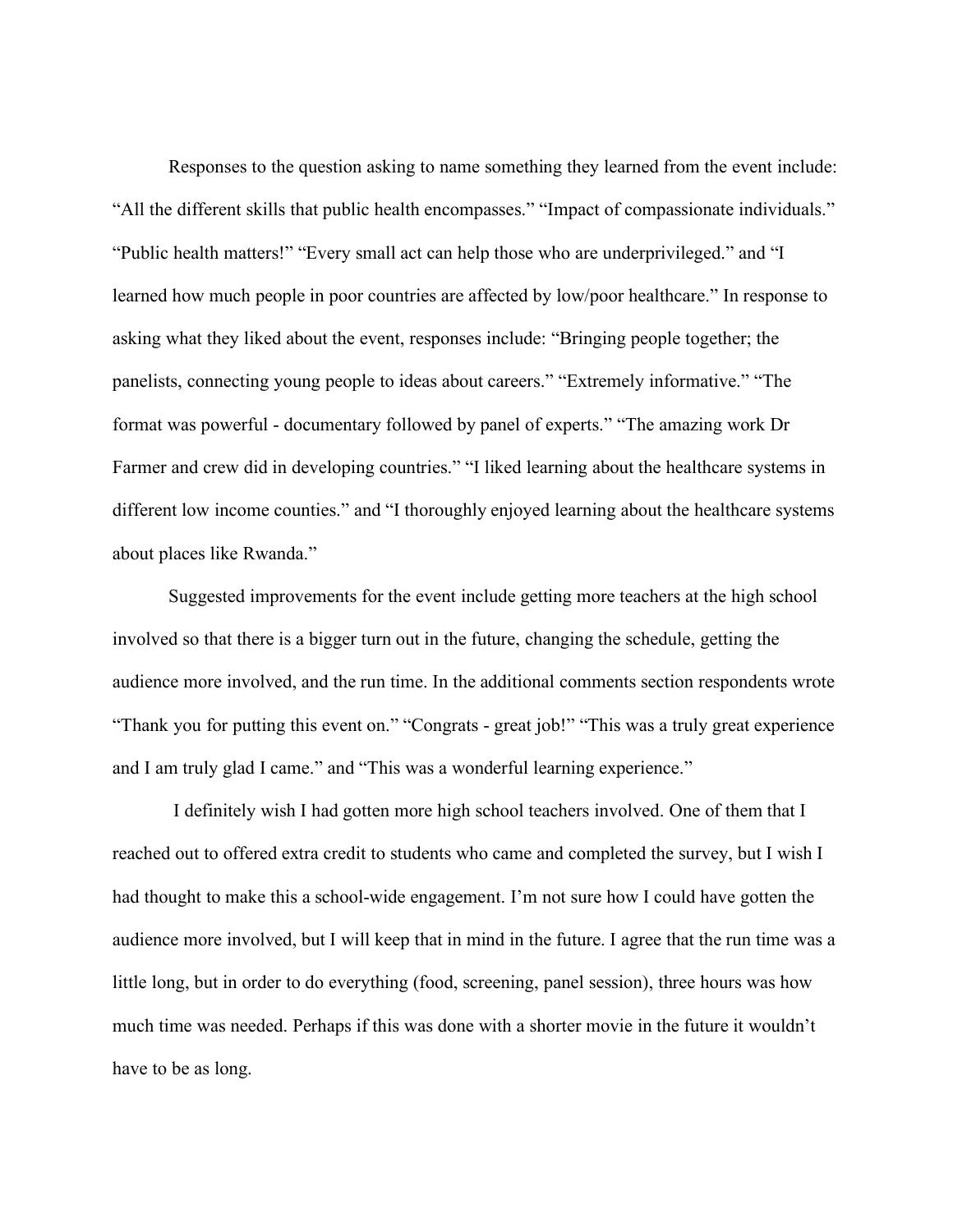A link to the Google survey I used can be found below:

[https://docs.google.com/forms/d/e/1FAIpQLScpR\\_TaO402IcAMNlPQmj3Wj1BPMKAa\\_ep00](https://docs.google.com/forms/d/e/1FAIpQLScpR_TaO402IcAMNlPQmj3Wj1BPMKAa_ep00) kxCeBrx18QPw/viewform?usp=sf\_link

### **Final Budget**

 A link to my Google budget sheet can be found below. As you'll see in the budget sheet, I was allocated \$1,000 for this project. My total expenditures for the project totaled to \$[1,146.88](https://1,146.88) to cover unexpected janitor costs and last minute food charges which were over my original estimate. The Department of Community Service granted my two contingency fund application requests (for \$191 and for \$20) during the semester to cover both of these unforeseen costs. With my contingency funds, I was allowed a total of \$1,211, and spent \$1, 146.88, leaving me \$64.12 unspent.

[https://docs.google.com/spreadsheets/d/1aHnbabNoUuohgHp2-](https://docs.google.com/spreadsheets/d/1aHnbabNoUuohgHp2)

gL4PG1FFKH2jvRclH8qwzNb9HA/edit?usp=sharing

### **Personal Growth/Reflection and Final Thoughts**

 heightened my professional network, practiced clear communication, used organizational skills in order to keep track of all of the moving parts, coordinated to fit the schedules of the many people I worked with, learned the difficulties of budgeting, and learned improvisation skills through planning and implementing this program. I contacted professionals in the public health field when looking for panelists, and now know someone who works at Partners in Health (Ancito Ettiene) and at the U.S. Department of Health and Human Resources (Georgia Simpson). I also learned the importance of imparting important information to my community partner, This experience has helped me learn and grow both personally and professionally. I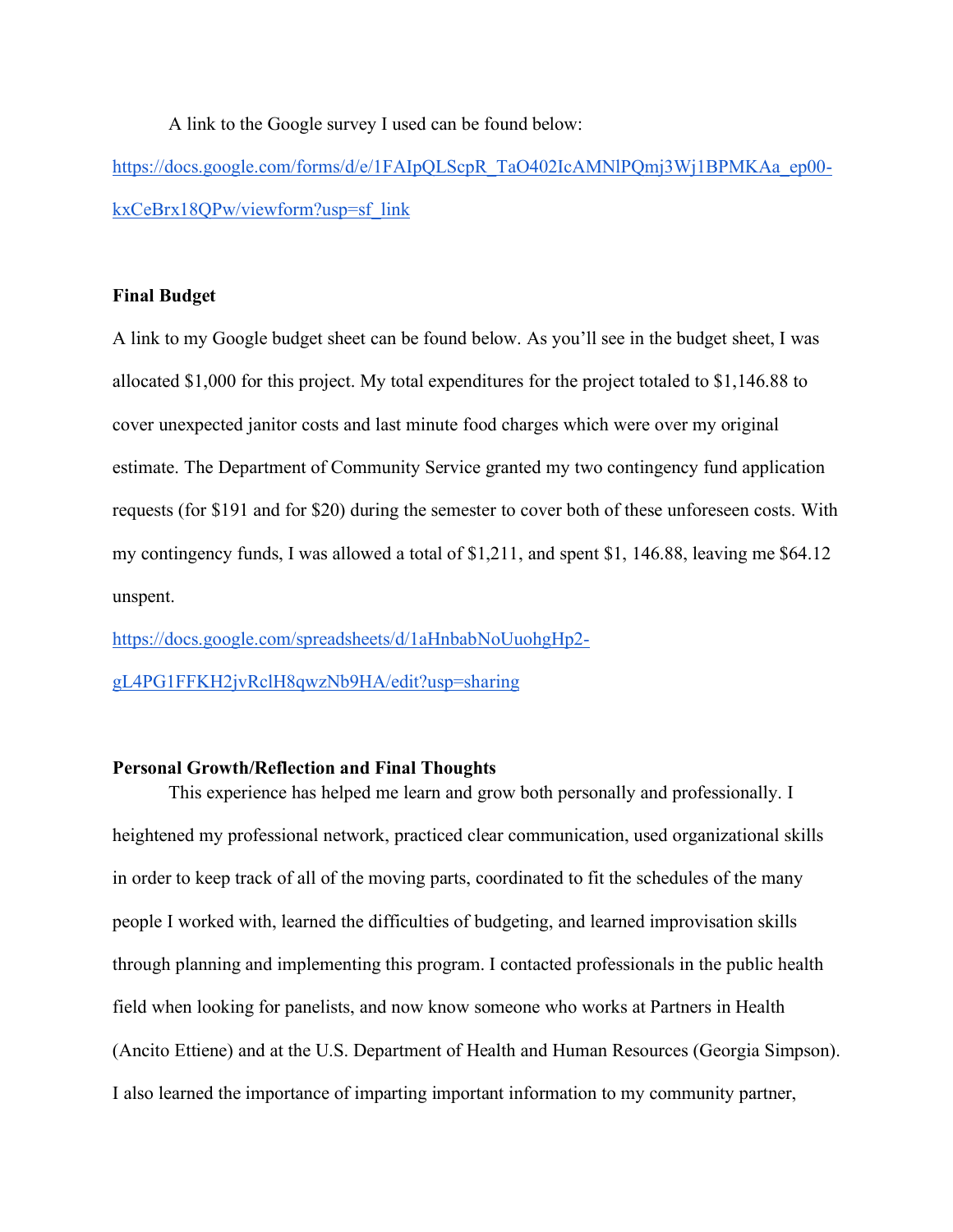campus supporter, the panelists, attendees, and those I work with at the public schools as clearly and as early as possible. This helps prevent confusion and to keep things moving along in the planning process. It also allows you more time in case you hit roadblocks along the way. I budgeted the estimated cost of this project, but I knew that it was more than likely that an unexpected expense will pop up. I was right. I got a taste of learning how to handle sudden changes in the budget and other aspects of the program by improvising. For example, when I found out I didn't have enough money budgeted for security, I was lucky that the Waltham Police Department volunteered. When catering became too expensive, I was lucky that I had the contingency fund.

 Personally, this fellowship allowed me to share my passion for public health with others in a meaningful way. I learned that I like to work in public health on the community level and that program coordination might be a good way for me to go about that. I don't know what kind of work I'd like to do exactly, but this experience helped me to better figure out what direction to search in. For that I am very grateful. Additionally, I got to meet community members that I otherwise never would have met, such as Kaytie, Julie Najjumba from Africano, and others. Julie and I have become friends, and she has since asked me to help her write grant applications for her organization. We have met several times to select potential grants to apply to in the future. Kaytie and I have gotten lunch to get to know each other outside of the fellowship as well. I also got coffee with Ancito, one of the panelists, since the event. It feels great to be building connections such as these in the community and the Boston area. I only wish I had the opportunity to do so sooner.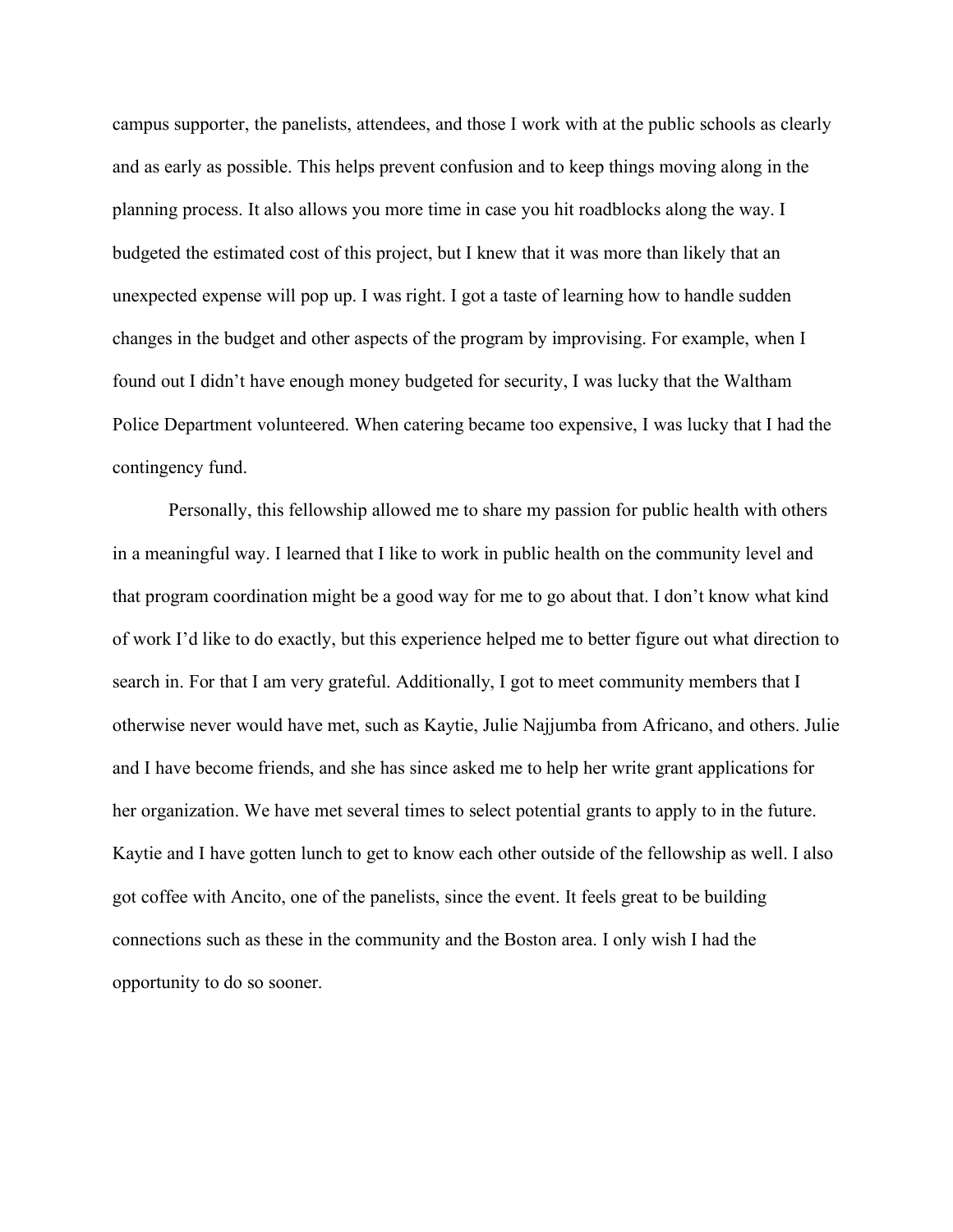# Using Public Health to Bend the Arc Survey

Thank you for attending Using Public Health to Bend the Arc! Please complete the following survey about your experience.

\* Required

## Please write your name if you are receiving extra credit for completing this

### survey

(your answers will not be shared with your teacher)

Your answer

### What grade are you in? \*

(Write "parent," "teacher," "community member," "Brandeis student," "Brandeis staff/faculty" or other title if this not applicable)

Your answer

|  |  | What is your ethnicity? $*$ |  |
|--|--|-----------------------------|--|
|--|--|-----------------------------|--|

(Check all that apply)

Black

Hispanic/Latinx

Native American or American

Indian Asian/Pacific Islander

White

Other: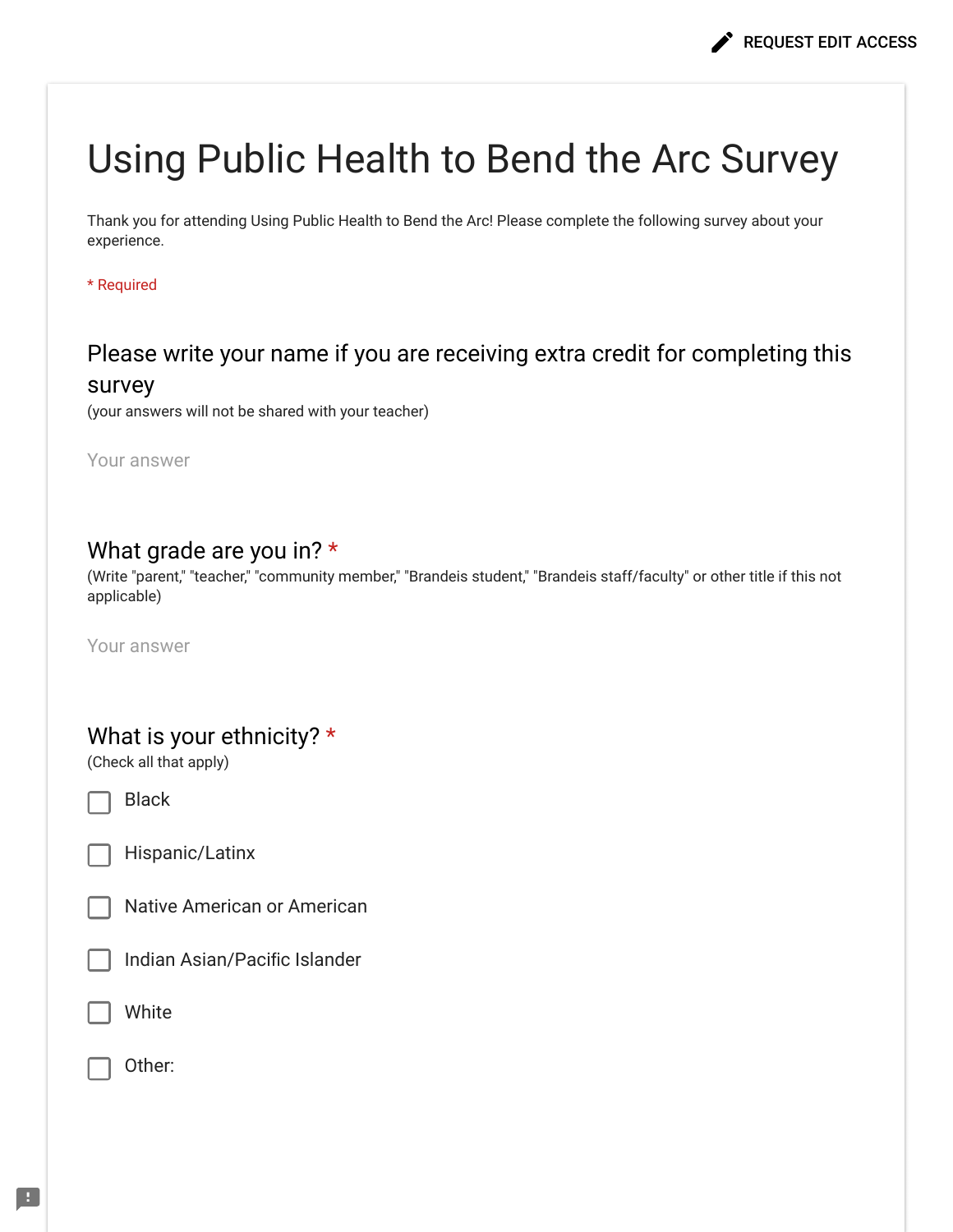| How did you hear about this event? $*$<br>(Check all that apply)                                                               |                                          |                |   |                |        |                      |  |  |
|--------------------------------------------------------------------------------------------------------------------------------|------------------------------------------|----------------|---|----------------|--------|----------------------|--|--|
|                                                                                                                                | I saw a flyer in school                  |                |   |                |        |                      |  |  |
|                                                                                                                                | I saw a flyer in Waltham                 |                |   |                |        |                      |  |  |
|                                                                                                                                | My parent told me about it               |                |   |                |        |                      |  |  |
| My teacher told me about it                                                                                                    |                                          |                |   |                |        |                      |  |  |
| My friend told me about it                                                                                                     |                                          |                |   |                |        |                      |  |  |
|                                                                                                                                | Waltham Partnership for Youth newsletter |                |   |                |        |                      |  |  |
| Other:                                                                                                                         |                                          |                |   |                |        |                      |  |  |
|                                                                                                                                |                                          |                |   |                |        |                      |  |  |
| How interesting did you find the documentary? $*$                                                                              |                                          |                |   |                |        |                      |  |  |
|                                                                                                                                | 1                                        | $\overline{2}$ | 3 | $\overline{4}$ | 5      |                      |  |  |
| Not at all<br>interesting                                                                                                      |                                          | ( )            |   | $($ )          | $(\ )$ | Very interesting     |  |  |
| How informative did you find the Q&A panel session? *                                                                          |                                          |                |   |                |        |                      |  |  |
|                                                                                                                                | 1                                        | 2              | 3 | $\overline{4}$ | 5      |                      |  |  |
| Not at all<br>informative                                                                                                      |                                          |                |   |                |        | Very informative     |  |  |
| How much did you enjoy speaking with Brandeis students studying public<br>health?<br>(Skip if you did not participate in this) |                                          |                |   |                |        |                      |  |  |
|                                                                                                                                | 1                                        | $\overline{2}$ | 3 | $\overline{4}$ | 5      |                      |  |  |
| Disliked very<br>much                                                                                                          |                                          |                |   |                |        | Enjoyed very<br>much |  |  |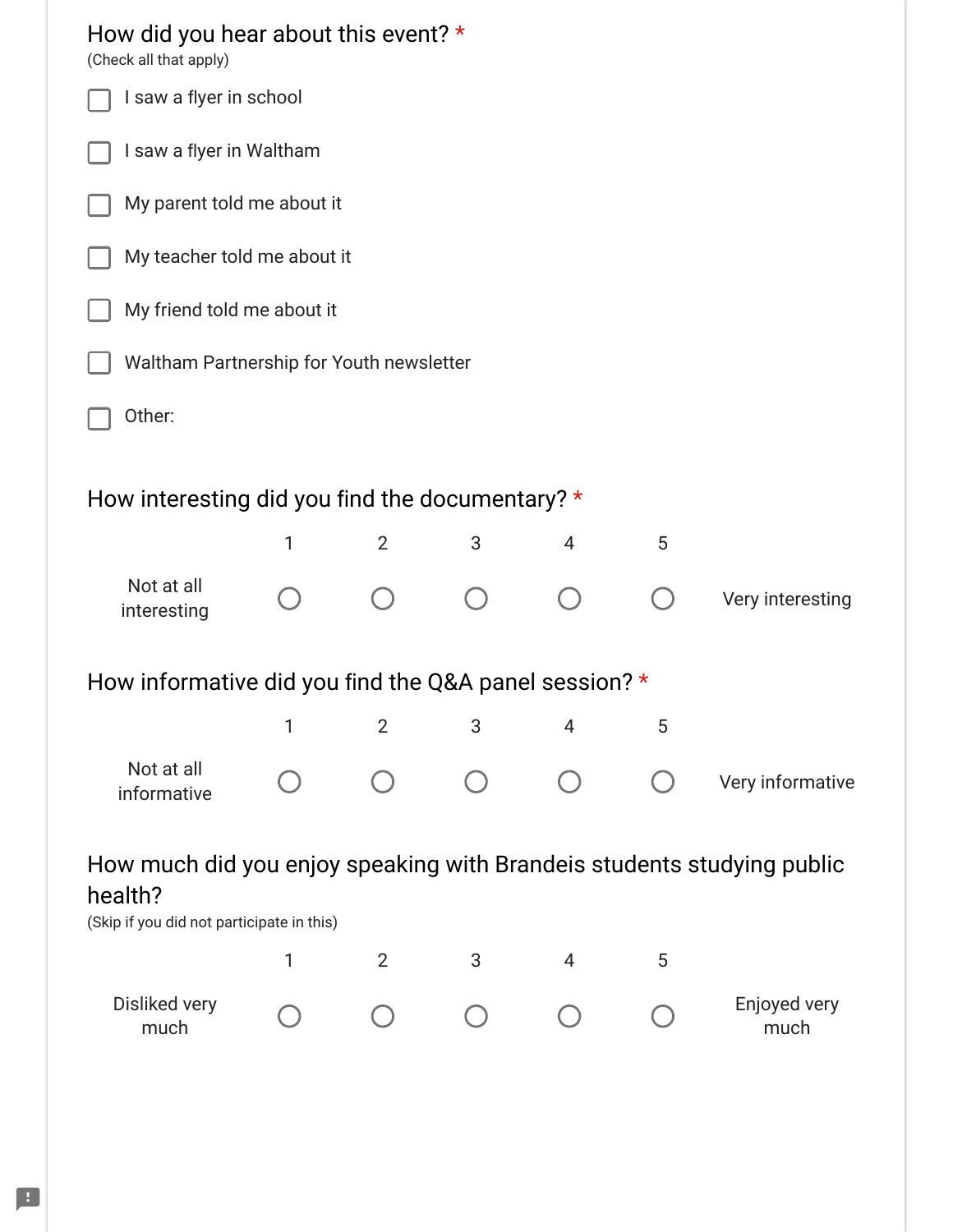| How helpful is the information about finding public health related jobs and<br>internships that you got through this event?<br>(Skip if not relevant to you) |   |                |   |                |   |              |  |
|--------------------------------------------------------------------------------------------------------------------------------------------------------------|---|----------------|---|----------------|---|--------------|--|
|                                                                                                                                                              | 1 | $\overline{2}$ | 3 | $\overline{4}$ | 5 |              |  |
| Not at all helpful                                                                                                                                           |   |                |   |                |   | Very helpful |  |
| How much do you feel you learned about public health from this event? $*$                                                                                    |   |                |   |                |   |              |  |
|                                                                                                                                                              | 1 | $\overline{2}$ | 3 | 4              | 5 |              |  |
| Nothing at all                                                                                                                                               |   |                |   |                |   | A lot        |  |
| What is one thing you learned from this event? $*$                                                                                                           |   |                |   |                |   |              |  |
| Your answer                                                                                                                                                  |   |                |   |                |   |              |  |
| What is something you liked about this event? $*$                                                                                                            |   |                |   |                |   |              |  |
| Your answer                                                                                                                                                  |   |                |   |                |   |              |  |

What about the event could have been improved? \*

Your answer

Please write your email if you would like to be emailed information about the documentary, Partners In Health, the panelists, and career fair professionals.

Your answer

Do you have suggestions for other films, speakers, topics, or activities you'd like to see at future community events?

Your answer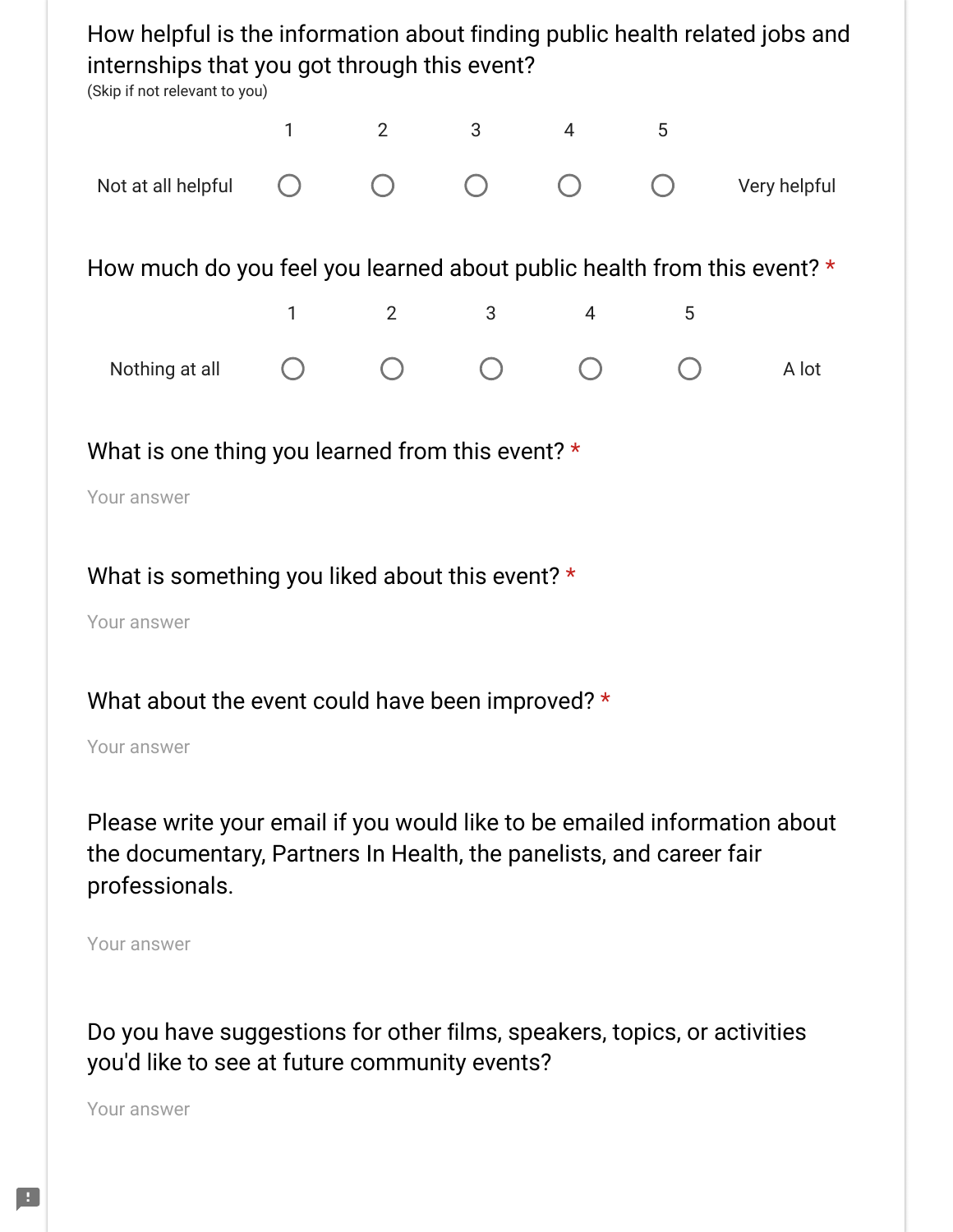## Additional comments

Your answer

SUBMIT

Never submit passwords through Google Forms.

This form was created inside of Brandeis University. [Report Abuse](https://docs.google.com/forms/d/e/1FAIpQLSfIPzhkV72vWYhPYbZxmkpSxExVJhvZYNcFYDDH6LxkI7Ackw/reportabuse?source=https://docs.google.com/forms/d/e/1FAIpQLSfIPzhkV72vWYhPYbZxmkpSxExVJhvZYNcFYDDH6LxkI7Ackw/viewform?usp%3Ddrive_web%26edit_requested%3Dtrue) - [Terms of Service](http://www.google.com/accounts/TOS)